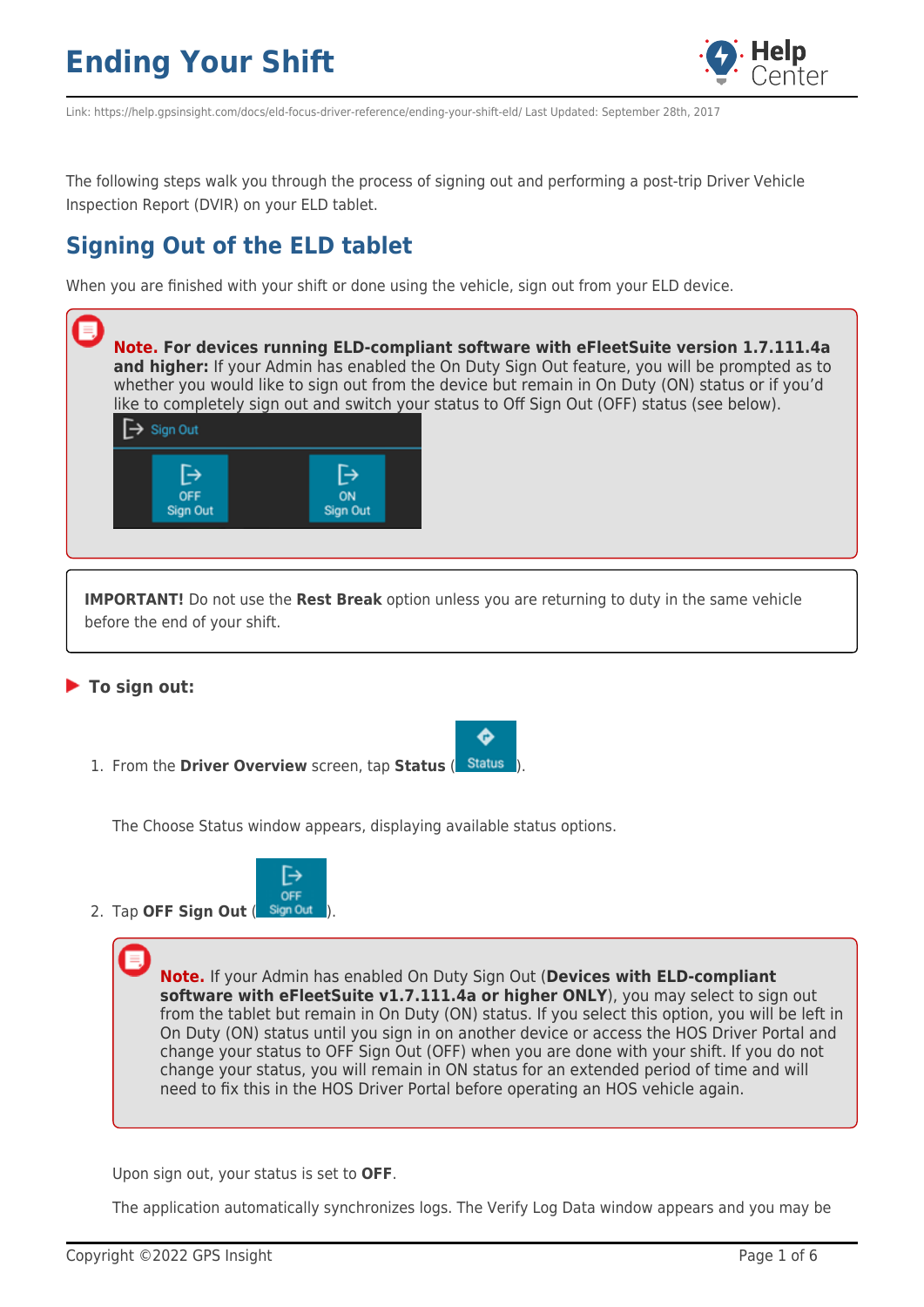

Link: https://help.gpsinsight.com/docs/eld-focus-driver-reference/ending-your-shift-eld/ Last Updated: September 28th, 2017

prompted to review logs on the device, if available.

3. Tap **Yes** to view/certify logs (refer to [Editing, Approving, and Certifying Logs](https://help.gpsinsight.com/docs/eld-driver-reference/editing-approving-and-certifying-logs/) for instructions) on the device before signing out or tap **No** to proceed in the sign out process.

Your records are sent to the HOS Portal once you have completed the sign out process. If the DVIR feature is enabled, you may be prompted to perform a DVIR before completing the sign out process.

**Note.** Tap **Back** to cancel and return to the Driver Overview screen.

### **Performing a DVIR on the ELD tablet**

Before completing the sign out process, you will be prompted to perform a DVIR (if this feature is enabled on your ELD tablet).

#### **To perform a DVIR:**

The Enter Inspection Information screen appears displaying your Vehicle ID, odometer, and location data. You may be prompted to enter data, if the device does not have a lock on GPS location.

| <b>Enter inspection information for: 8068-01</b><br>l El |                                                          |    |  |
|----------------------------------------------------------|----------------------------------------------------------|----|--|
| Odometer: 500.0                                          |                                                          | mi |  |
|                                                          | <b>Location:</b> 10 mi (16 km) NW of Paradise Valley, AZ |    |  |
|                                                          | <b>Back</b>                                              | OK |  |

1. Tap **OK**.

A list of resources subject to inspection will be shown.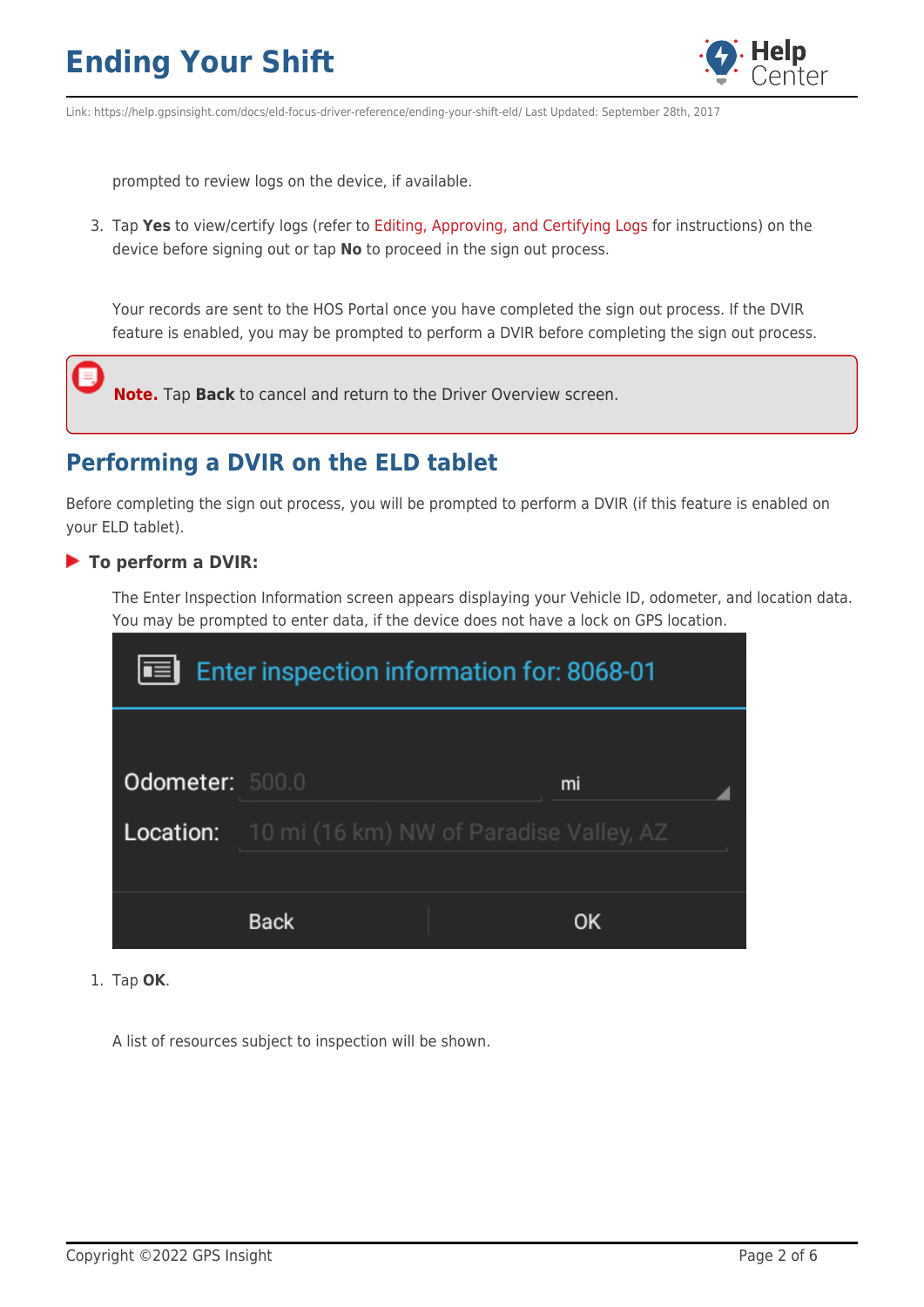

Link: https://help.gpsinsight.com/docs/eld-focus-driver-reference/ending-your-shift-eld/ Last Updated: September 28th, 2017

|                           |                                  | 09/14/17 07:13 am MST |             |
|---------------------------|----------------------------------|-----------------------|-------------|
| Select an inspection:     |                                  |                       |             |
| Vehicle: 8068-01          |                                  |                       | Incomplete  |
| Trailer: 1D91327GPS059838 |                                  |                       | Incomplete  |
|                           |                                  |                       |             |
|                           |                                  |                       |             |
|                           |                                  |                       |             |
|                           |                                  |                       |             |
| $\times$                  | Add<br><b>No</b>                 | <b>LE</b>             |             |
| Cancel                    | <b>Defects</b><br><b>Defects</b> | <b>Back</b>           | <b>Next</b> |

2. Tap once on a resource to highlight it and then tap the appropriate option: **No Defects** or **Add Defects**.

| <b>Option</b> | <b>Description</b>                                                                 |
|---------------|------------------------------------------------------------------------------------|
| No Defects    | Choose this option to report that the resource is free of defect or<br>deficiency. |
| Add Defects   | Choose this option to note one or more defects for the resource.                   |

#### **If there are no existing defects:**

#### A. Tap **No Defects**.

The resource ID displays in blue, indicating that you have completed a DVIR for that resource during the current inspection process. If you tapped No Defects accidentally, tap the resource to highlight it and then tap **Edit Defects** (refer to steps included under "If there are existing defects").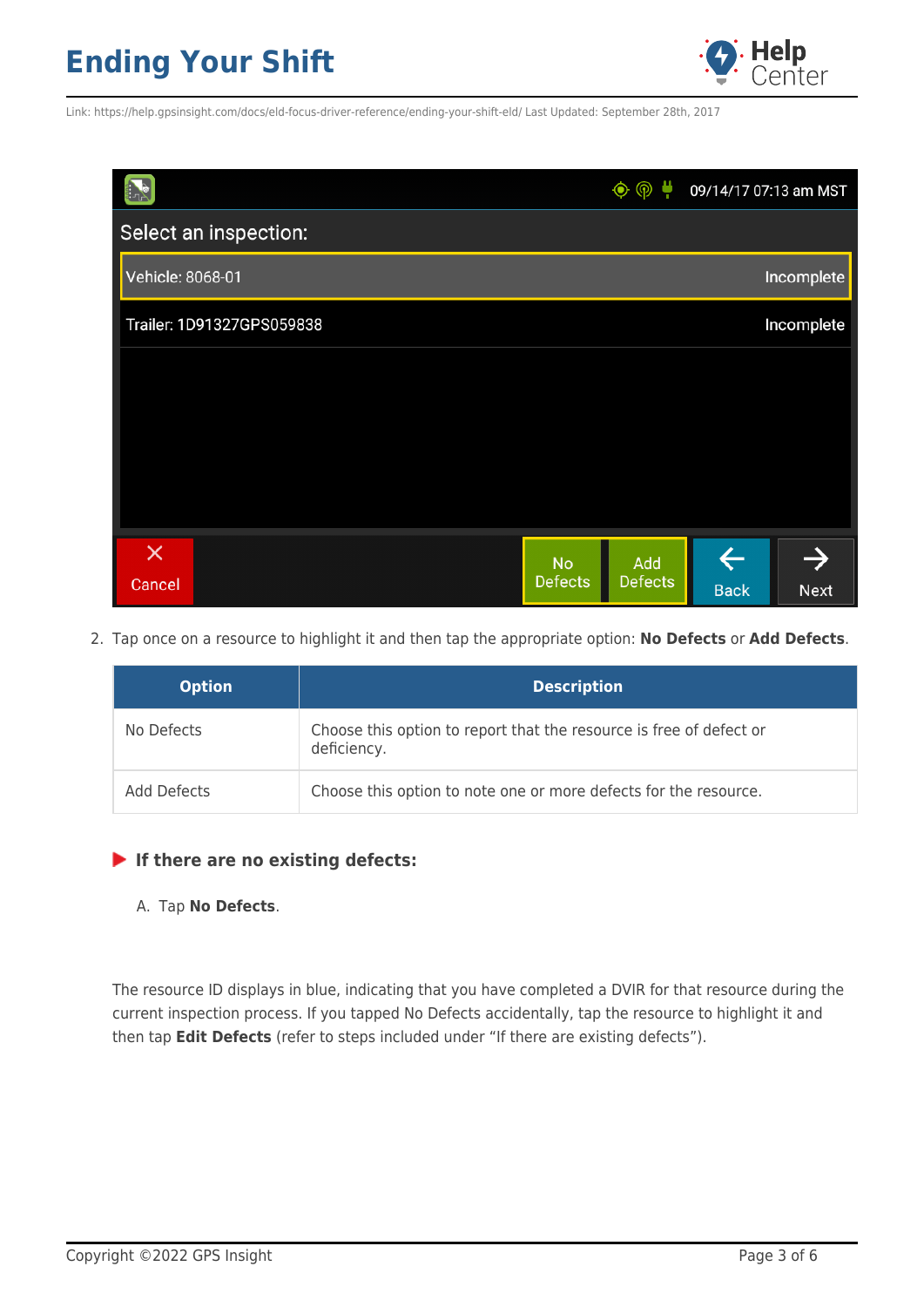

Link: https://help.gpsinsight.com/docs/eld-focus-driver-reference/ending-your-shift-eld/ Last Updated: September 28th, 2017

|                                                                                          |                      | $\circledR$    | 09/14/17 07:14 am MST       |                   |
|------------------------------------------------------------------------------------------|----------------------|----------------|-----------------------------|-------------------|
| Select an inspection:                                                                    |                      |                |                             |                   |
| <b>Vehicle: 8068-01</b>                                                                  |                      |                |                             | <b>No Defects</b> |
| <b>Trailer: 1D91327GPS059838</b>                                                         |                      |                |                             | <b>No Defects</b> |
|                                                                                          |                      |                |                             |                   |
|                                                                                          |                      |                |                             |                   |
|                                                                                          |                      |                |                             |                   |
|                                                                                          |                      |                |                             |                   |
| $\times$<br>Cancel                                                                       | <b>No</b><br>Defects | Add<br>Defects | $\leftarrow$<br><b>Back</b> | Finish            |
| Note. You must complete a DVIR for all resources in the list to move to the next screen. |                      |                |                             |                   |

### **If there are existing defects:**

|                      | Add<br>Defects |
|----------------------|----------------|
| A. Tap Add Defects ( |                |

The Inspection screen appears, displaying a list of parts specific to the selected resource on the left-hand side of the screen.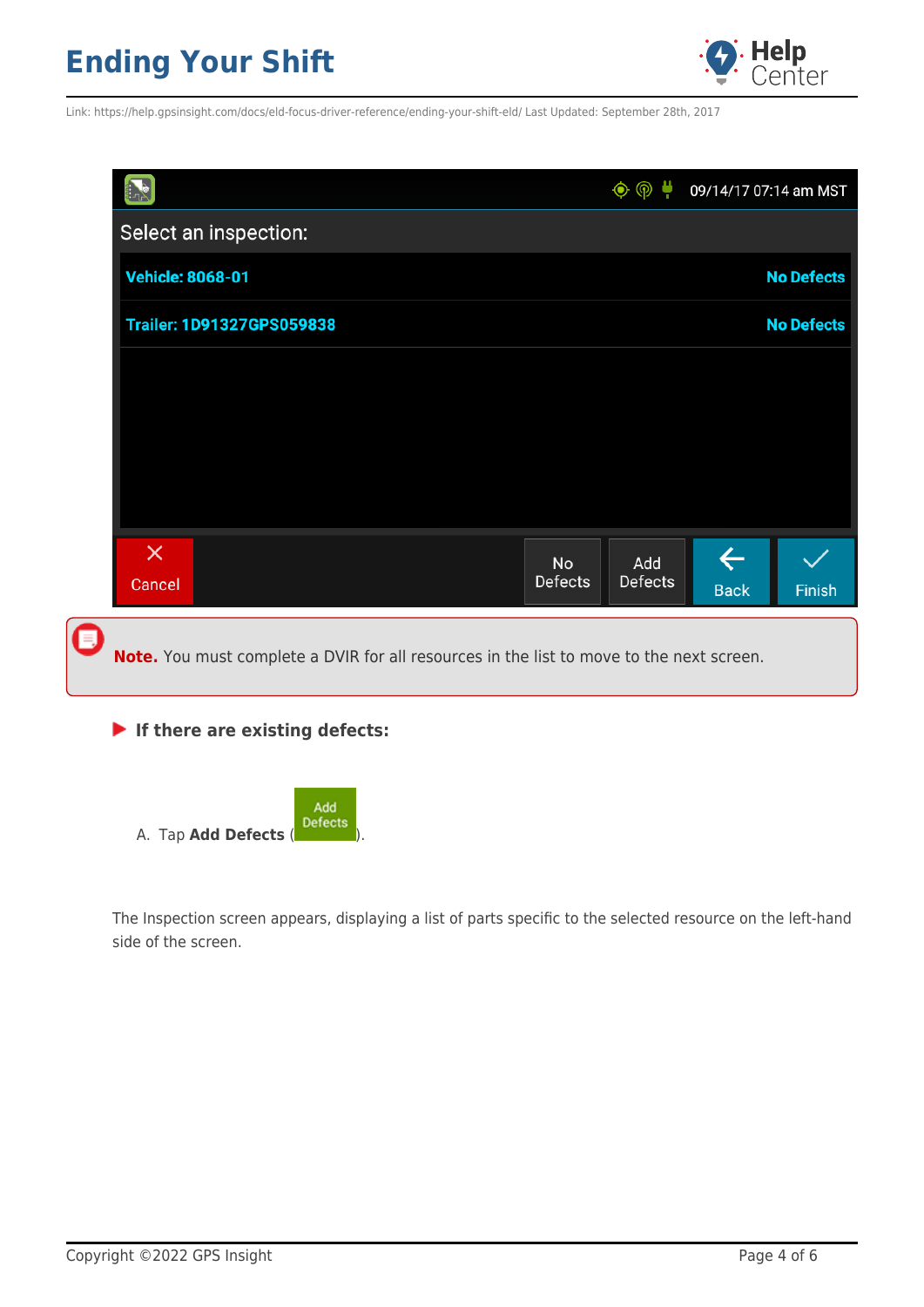

Link: https://help.gpsinsight.com/docs/eld-focus-driver-reference/ending-your-shift-eld/ Last Updated: September 28th, 2017

|                              |  | 09/07/17 09:22 pm MST |
|------------------------------|--|-----------------------|
| Inspection - Vehicle 8068-01 |  |                       |
| <b>Brakes (Parking)</b>      |  |                       |
| <b>Brakes (Service)</b>      |  |                       |
| <b>Coupling Devices</b>      |  |                       |
| <b>Emergency Equipment</b>   |  |                       |
| Horn                         |  |                       |
| <b>Lights and Reflectors</b> |  |                       |
|                              |  |                       |
|                              |  | Done                  |

B. Add defect(s) by tapping on parts from the available list.

A sub-defect menu appears, displaying a list of potential defects applicable to the part you selected. $\bullet$   $\circ$ U 09/07/17 09:22 pm MST Inspection - Vehicle 8068-01 **Mirrors** Horn Broken or cracked **Lights and Reflectors** Improperly adjusted **O** Mirrors Loose or insecurely mounted **Steering Mechanism** Missing **Tires** Other: **bther** defect Done